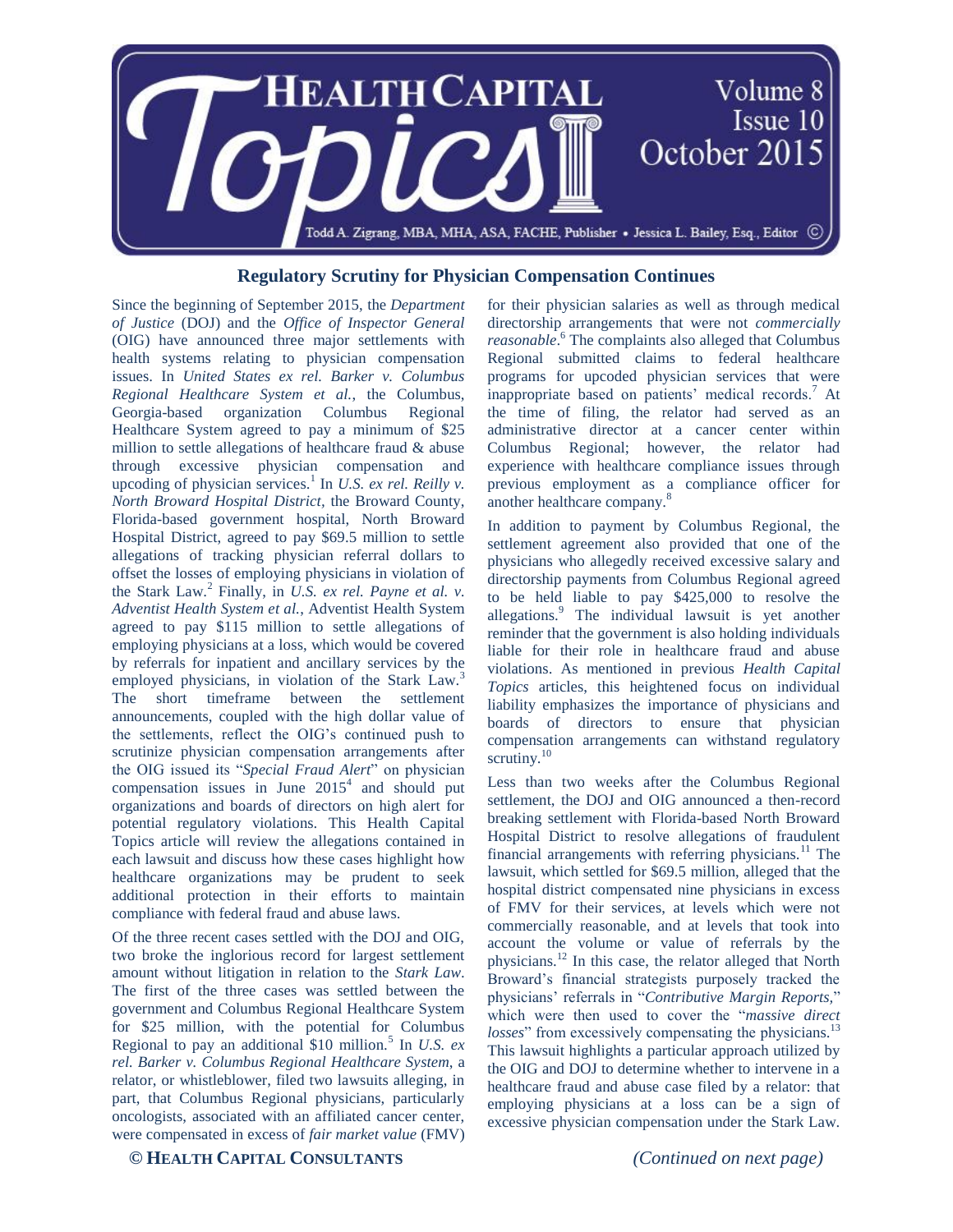The complaint alleges that, for North Broward, employing physicians at a loss is not a "*commercially sustainable business model*," alleging that employing physicians at a loss "*is only sustainable by anticipating and allocating hospital referral profits to cover the massive direct losses from excessive physician compensation*."<sup>14</sup> Furthermore, it emphasizes the government's use of the one-purpose test, which states that if even one purpose of a compensation arrangement is to induce referrals, then the entire arrangement violates the *Anti-Kickback Statute*. 15

The most recent of the three settlements arose from a group of relators' claim against Adventist Health System for over-compensating and rewarding physicians in an effort to induce referrals.<sup>16</sup> The settlement, which broke the record set only one week prior by North Broward for largest award to the government for Stark Law violations without a trial, amounted to a staggering \$115 million dollars.<sup>17</sup> The complaint, filed a group of relators associated with compliance activities within the Adventist system, $^{18}$ alleged that Adventist repeatedly authorized noncommercially reasonable compensation arrangements that exceeded FMV with physicians such that the hospitals would have been forced to operate at a loss, but for the referrals generated by the physicians.<sup>19</sup> The physicians allegedly received bonuses that were tied to the number of tests and procedures ordered, and also allegedly coded their services improperly in order to obtain a higher reimbursement amount for the services rendered.<sup>20</sup> Examples alleged in the relators' complaint included: (1) payment by Adventist of a physician's luxury car leases; (2) payment by Adventist for a physician's private practice supplies, staff, equipment, and malpractice insurance; and, (3) payment of a \$710,000 bonus by Adventist to a dermatologist who worked part-time.<sup>21</sup>

These three settlements highlight both the government's heightened pursuit of physician compensation arrangements in light of its June 2015 fraud alert as well as its development of its attitude toward employment of a *trained and assembled physician workforce* (TAWF) by hospitals and health systems. Each of the complaints were similar in that each alleged that the physicians were compensated at rates that could only be commercially reasonable if they took into account the value or volume of referrals. Additionally, the complaints alleged that the physicians at issue received remuneration for their services that did not fit within the range of FMV. However, arguably the most troubling thread connecting these three cases is that the government, through the relators, argued that the hospitals employed physicians at a loss, which was offset by the physicians' alleged referrals. This assumption seems to imply that a hospital cannot employ physicians at a loss without committing healthcare fraud, or in other terms, that hospitals have to employ physicians at a gain. This attitude towards physician employment could discourage hospitals from hiring physicians, and it seems to defeat the purpose for physicians to join a hospital, since a physician who must increase hospital profits would be incentivized to work in private practice instead, wherein he/she could keep the profits for him/herself. Additionally, this approach ignores two critical facts that help guide determinations of value for TAWF:

- (1) "*[I]ndividual discrete intangible assets may hold value even in the absence of positive net cash flow being generated by the enterprise in its entirety*;" and,
- (2) "*[T]he possibility that there may be economic benefit of avoided costs that potential purchasers obtain by purchasing an assembled, trained workforce that fits into the strategic mission of the purchasing organization*."<sup>22</sup>

It may be beneficial for healthcare organizations to consider these three cases when examining their own compliance programs. Early preventive measures to pinpoint any potential areas of concern could significantly reduce the likelihood of a future healthcare fraud investigation or lawsuit. Additionally, providers may feel more comfortable with obtaining a certified opinion, prepared in compliance with professional standards by an independent credential valuation professional (under the advice of legal counsel) and supported by adequate documentation, as to whether each of the elements of a proposed transaction are both at FMV and commercially reasonable, so as to establish a risk adverse, defensible position that the transactional arrangement, including physician compensation arrangements, can withstand regulatory scrutiny.

 $\overline{a}$ 

## **© HEALTH CAPITAL CONSULTANTS** *(Continued on next page)*

<sup>1</sup> "United States ex rel. Barker v. Columbus Regional Healthcare System et al.," Case No. 4-14-cv-304 (M.D.Ga. December 29, 2014), Relator's Complaint, p. 13, 14, 27; "Georgia Hospital System and Physician to Pay More than \$25 Million to Settle Alleged False Claims Act and Stark Law Violations" U.S. Department of Justice, September 4, 2015, http://www.justice.gov/opa/pr/georgia-hospital-system-andphysician-pay-more-25-million-settle-alleged-false-claims-actand (Accessed 9/16/15).

<sup>2</sup> "United States ex rel. Reilly v. North Broward Hospital District, et al.," Case No. 10-60590-CV (S.D.Fla. September 11, 2012), Relator's Third Amended Complaint Under Federal False Claims Act, p. 29-31; "Florida Hospital District Agrees to Pay United States \$69.5 Million to Settle False Claims Act Allegations" U.S. Department of Justice, September 15, 2015, http://www.justice.gov/usaosdfl/pr/floridahospitaldistrictagreesp ayunitedstates695millionsettlefalseclaimsact (Accessed 9/16/15).

<sup>&</sup>quot;United States ex rel. Payne et al. v. Adventist Health System et al.," Case No. 3:12cv856-W (W.D.N.C. February 13, 2013), Relator's Amended Complaint, p. 56-57; "Adventist Health System Agrees to Pay \$115 Million to Settle False Claims Act Allegations" U.S. Department of Justice, September 21, 2015, http://www.justice.gov/opa/pr/adventist-health-system-agreespay-115-million-settle-false-claims-act-allegations (Accessed  $9/22/15$ ).

<sup>4</sup> "Fraud Alert: Physician Compensation Arrangements May Result in Significant Liability" Office of Inspector General, U.S. Department of Health and Human Services, June 9, 2015, http://oig.hhs.gov/compliance/alerts/guidance/Fraud\_Alert\_Phys ician\_Compensation\_06092015.pdf (Accessed 10/12/15).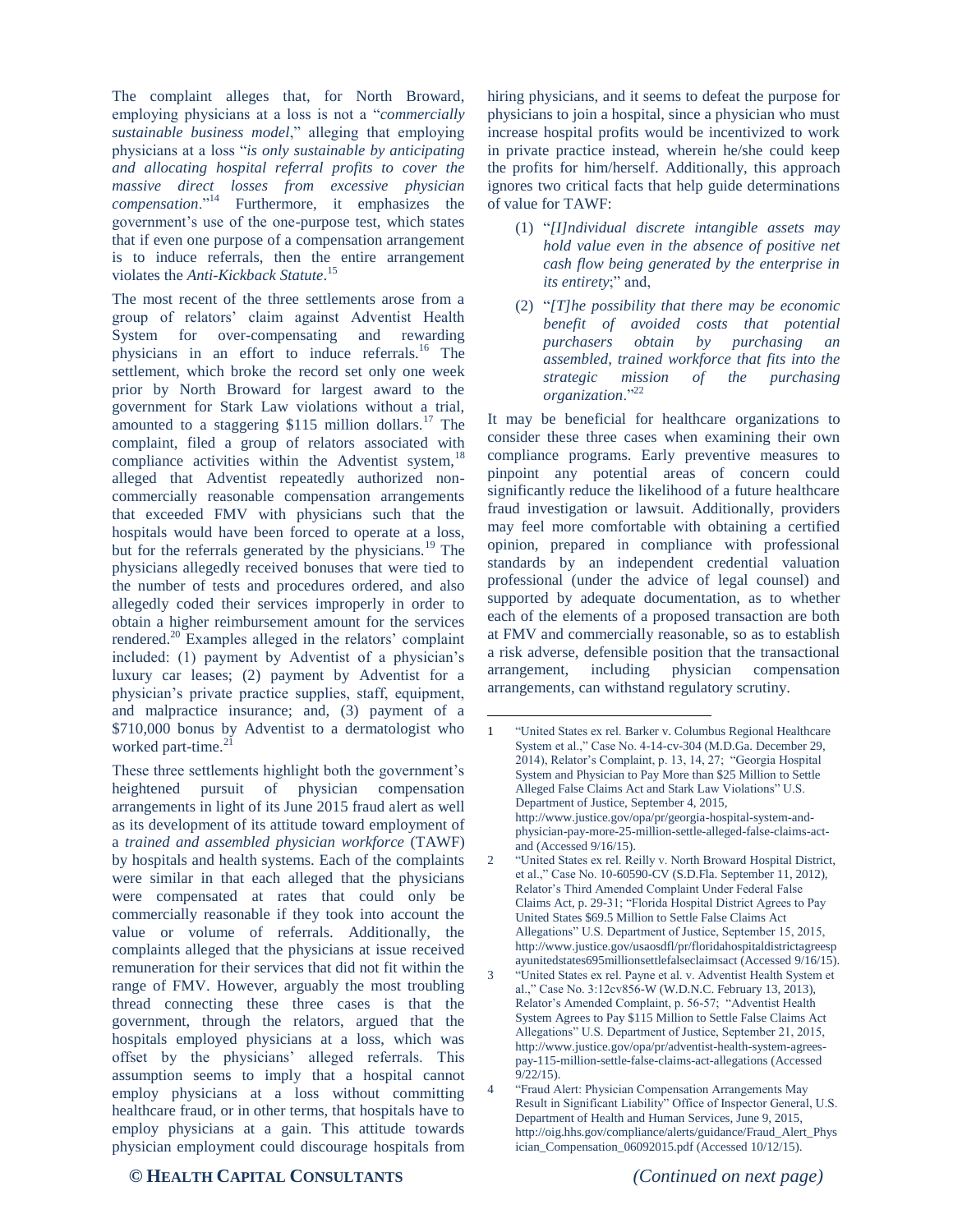- $\overline{a}$ 5 "Georgia Hospital System and Physician to Pay More than \$25 Million to Settle Alleged False Claims Act and Stark Law Violations" By DOJ, September 4, 2015, http://www.justice.gov/opa/pr/georgia-hospital-system-andphysician-pay-more-25-million-settle-alleged-false-claims-actand (Accessed 10/9/15).
- 6 "United States ex rel. Barker v. Columbus Regional Healthcare System et al.," Case No. 4-14-cv-304 (M.D.Ga. December 29, 2014), Relator's Complaint, p. 13, 14, 27; "United States ex rel. Barker v. Columbus Regional Healthcare System et al.," Case No. 4-12-cv-108 (M.D. Ga., May 10, 2013), Relator's Amended Complaint, p. 11; "Georgia Hospital System and Physician to Pay More than \$25 Million to Settle Alleged False Claims Act and Stark Law Violations" By DOJ, September 4, 2015, http://www.justice.gov/opa/pr/georgia-hospital-system-andphysician-pay-more-25-million-settle-alleged-false-claims-actand (Accessed 10/9/15).
- 7 "U.S. ex rel. Barker v. Columbus Regional Health System" Case No. 4:12-cv-304 (M.D. Ga May 10, 2013), Amended Complaint, p. 21.
- "U.S. ex rel. Barker v. Columbus Regional Health System" Case No. 4:12-cv-304 (M.D. Ga May 10, 2013), Amended Complaint, p. 3.
- 9 "Georgia Hospital System and Physician to Pay More than \$25 Million to Settle Alleged False Claims Act and Stark Law Violations" By DOJ, September 4, 2015, http://www.justice.gov/opa/pr/georgia-hospital-system-andphysician-pay-more-25-million-settle-alleged-false-claims-actand (Accessed 10/9/15).
- 10 See July 2015's "Fraud Alert Puts Added Pressure on Physicians" and the 3-part series on Commercial Reasonableness and ACOs in August, September, and October 2015.
- "Adventist Health System to pay \$118.7 million settlement over Stark, False Claims allegations" By Lisa Schencker, Modern Healthcare, September 21, 2015, http://www.modernhealthcare.com/article/20150921/NEWS/150 929974 (Accessed 10/9/15).
- 12 "Florida Hospital District Agrees to Pay United States \$69.5 Million to Settle False Claims Act Allegations" By DOJ, September 15, 2015, http://www.justice.gov/usao-sdfl/pr/floridahospital-district-agrees-pay-united-states-695-million-settlefalse-claims-act (Accessed 10/9/15); "U.S. ex rel. Reilly v. North Broward Hospital District" Case No. 10-60590-CV (S.D.Fla. September 11, 2012), Relator's Third Complaint under Federal False Claims Act, p. 8.
- 13 "U.S. ex rel. Reilly v. North Broward Hospital District" Case No. 10-60590-CV (S.D.Fla. September 11, 2012), Relator's Third Complaint under Federal False Claims Act, p. 28-31.
- 14 "United States ex rel. Reilly v. North Broward Hospital District, et al.," Case No. 10-60590-CV (S.D.Fla. September 11, 2012), Relator's Third Amended Complaint Under Federal False Claims Act, p. 31.
- 15 "United States ex rel. Reilly v. North Broward Hospital District, et al.," Case No. 10-60590-CV (S.D.Fla. September 11, 2012), Relator's Third Amended Complaint Under Federal False Claims Act, p. 26.
- 16 "Adventist Health System Agrees to Pay \$115 Million to Settle False Claims Act Allegations" By DOJ, September 21, 2015, http://www.justice.gov/opa/pr/adventist-health-system-agreespay-115-million-settle-false-claims-act-allegations (Accessed  $10/9/15$
- 17 *Ibid*.
- 18 "U.S. ex rel. Payne v. Adventist Health System et al." Case no. 3:12cv856-W (W.D.N.C. February 13, 2013), Relator's Amended Complaint p. 9-10.
- 19 "U.S. ex rel. Payne v. Adventist Health System et al." Case no. 3:12cv856-W (W.D.N.C. February 13, 2013), Relator's Amended Complaint p. 4-6.
- 20 DOJ, September 21, 2015.
- 21 U.S. ex rel. Payne v. Adventist Health System et al." Case no. 3:12cv856-W (W.D.N.C. February 13, 2013), Relator's Amended Complaint, p. 72, 77.

22 "Valuation of Healthcare Intangible Assets in the Absence of Positive Net Cash Flows" By Robert James Cimasi, MHA, ASA, FRICS, MCBA, CVA, CM&AA, Todd A. Zigrang, MBA, MHA, ASA, FACHE, John R. Chwarzinski, MSF, MAE, and Jonathan T. Wixom, MBA, Business Valuation Review, Vol. 34, No. 3 (Fall 2015) p. 144.

 $\overline{a}$